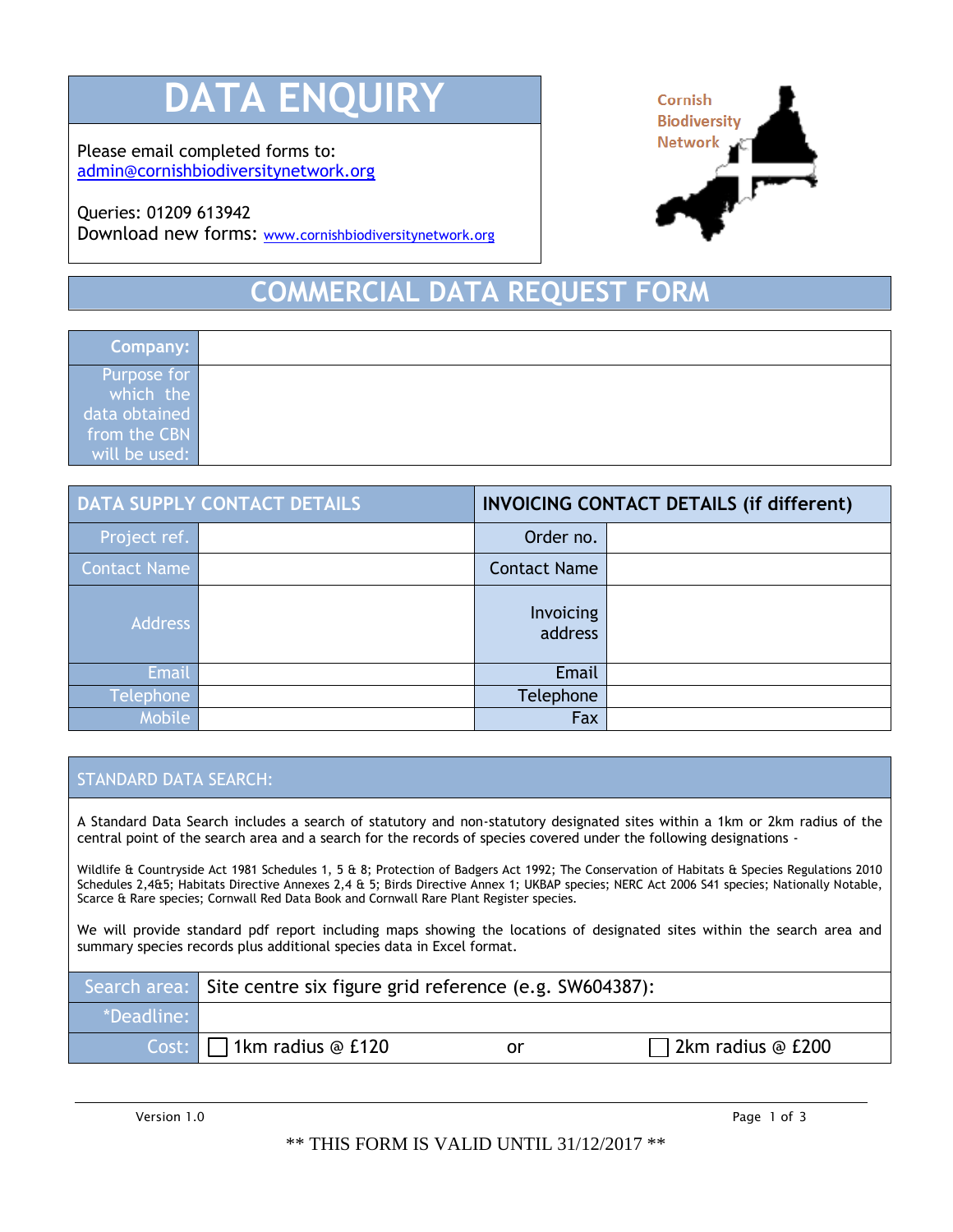| NON STANDARD DATA SEARCH           |  |                                                                                                                                                                                                 |  |  |
|------------------------------------|--|-------------------------------------------------------------------------------------------------------------------------------------------------------------------------------------------------|--|--|
|                                    |  | <b>Circle:</b> A buffer of a defined distance around a point (6-figure grid<br>Six figure grid reference (e.g.<br>Buffer distance >                                                             |  |  |
|                                    |  | <b>Linear:</b> A line/route with an associated buffer<br>Linear feature supplied: on attached map $\Box$ in electronic format (e.g.<br><b>Buffer distance</b>                                   |  |  |
|                                    |  | Grid square: A defined OS grid square(s) (e.g. 1km sq. SW6038)<br>Grid square(s) required: 1.<br>2.<br>5.<br>3.<br>4.<br>or alternatively please attach separate sheet listing required squares |  |  |
|                                    |  | Irregular shape/polygon: An irregular area defined by a boundary on a                                                                                                                           |  |  |
|                                    |  | Boundary/shape supplied: on attached map $\Box$ in electronic format (e.g.<br><b>Buffer distance</b>                                                                                            |  |  |
| Other (e.g.                        |  | Please give name and/or description of the location or site you are                                                                                                                             |  |  |
| named site,<br>designated<br>area) |  | interested in and provide a map where possible:                                                                                                                                                 |  |  |
| Species seach                      |  | Please give the name of the species you are interested in:                                                                                                                                      |  |  |
|                                    |  |                                                                                                                                                                                                 |  |  |
| *Deadline:                         |  |                                                                                                                                                                                                 |  |  |
| Cost:                              |  | The Cornish Biodiversity Network will provide a quote for the data search.                                                                                                                      |  |  |

**\***Please allow 5 working days from our receipt of the completed form, unless otherwise agreed. Note that an accompanying map can help us to provide a faster service.

### **POLICY AND CONDITIONS**

Please read the Policy and Conditions section carefully. If you agree to the Conditions on page 3, please complete and sign this Data Request Form.

**I agree to abide by the conditions listed above and any other conditions agreed with Cornish Biodiversity Network (CBN) as part of this request, and take responsibility for ensuring that the data received under this request will be used only in accordance with those conditions. I understand that this form and the associated conditions form the basis of a legally binding contract with the Cornish Biodiversity Network.**

| Date | Signed |
|------|--------|
|      |        |
|      |        |
|      |        |